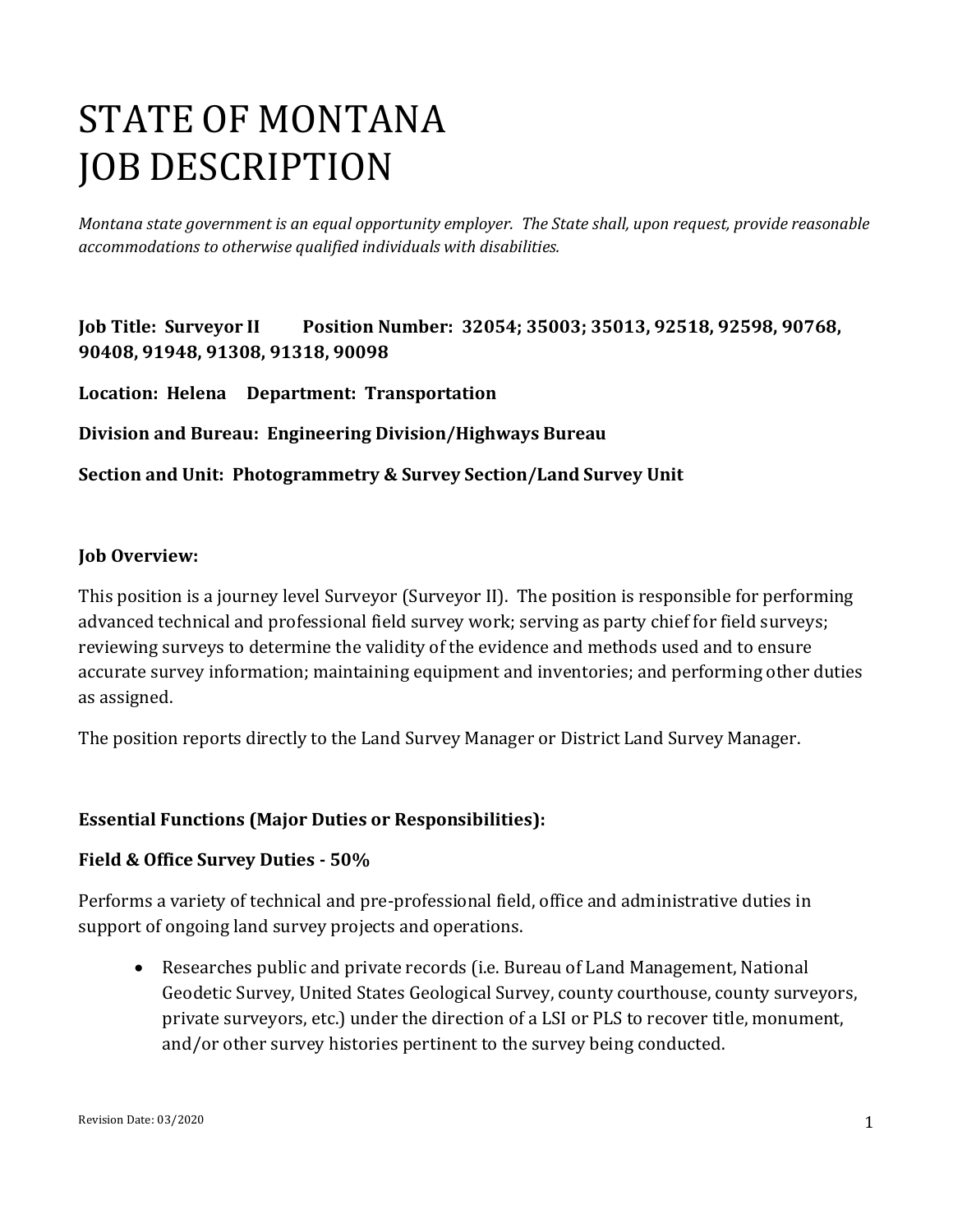- Contacts landowners to notify them when survey crews will be on their property and finds out if there are any special circumstances survey crews need to be aware of since the right-of-entry forms were completed.
- Conducts field survey activities by recovering monuments and other survey evidence, operating survey instruments, recording data, setting stakes and monuments and performing other related field survey tasks. Operates machinery and equipment required to accomplish survey tasks including: vehicles, electronic total stations, engineering/digital levels, data collectors, GPS equipment, calculators, computers and software, other standard survey tools and equipment, and various hand tools used for digging, cutting, marking, etc.
- Organizes, computes, and adjusts survey data to be used in compiling reports, maps, plats and exhibits. Examples of these duties include: reducing field notes, making section break-down calculations, making proportionate measurement calculations, adjusting traverses and level notes, drafting, completing corner recordation forms and calculating surveys.
- Submits completed surveys to the professional land surveyor for review, approval, signature, and distribution. Provides professional surveyor with explanations and supporting evidence of what decisions were made and why.
- Compiles and completes corner recordation documentation for certification by professional land surveyor. This requires the compilation and validation of information in relation to the Corner Recordation Act.
- Incorporating research information, gathered field data, computational data, and professional judgments, etc. prepares final documents (i.e. - maps, plats, exhibits, control diagrams, certificates of survey, reports, control abstracts, coordinate listings, etc.) to be used in engineering planning and design, right-of-way acquisition and/or for submission to other agencies.

# **Survey Party Chief - 30%**

Serves as party chief for routine field surveys by overseeing field activities under the guidance of a professional land surveyor.

- Identifies and gathers project background information by reviewing scope of project with professional surveyor. Determines what data needs to be gathered in the field, the resources needed to complete field survey activities information needed to complete survey, determines and gathers required survey background documentation and determines data collection activities for project through discussion with the professional land surveyor. Compares these requirements to available staff and their related expertise/abilities to determine how to complete projects.
- Performs the following land surveying tasks under the supervision of a professional land surveyor: property corner search, retracing GLO surveys, retracing property boundaries,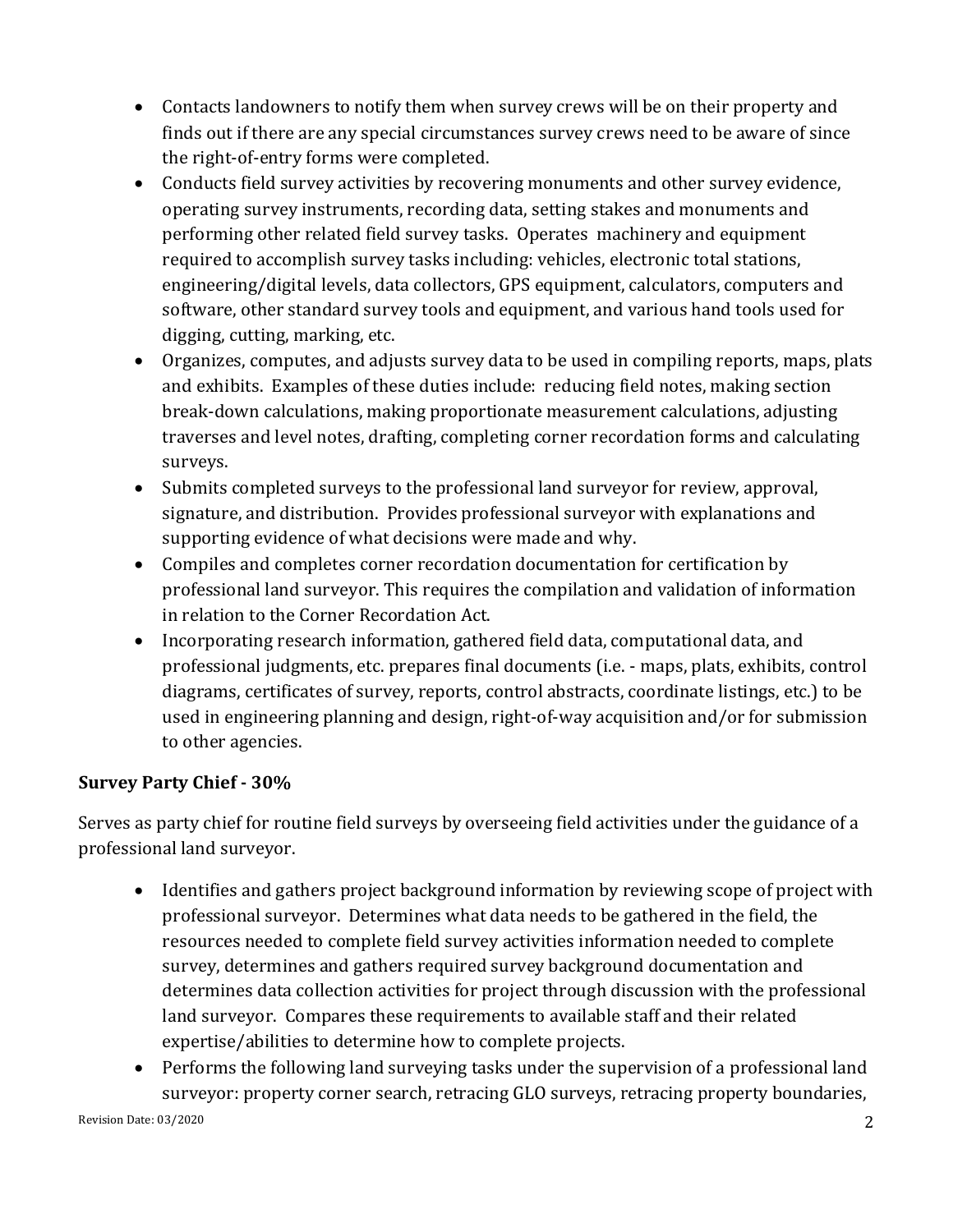retracing highway right-of-way, writing legal descriptions, preparing plats, preparing corner recordations, staking property boundaries, making land survey calculations, etc.

- Solicits evidence of original boundary locations including working with landowners to identify and document parol evidence.
- Submits completed surveys to the professional land surveyor for review, approval, signature, and distribution. Provides professional surveyor with explanations and supporting evidence of what decisions were made and why.
- Solves problems that arise during surveys, which includes correcting inaccurate surveys, identifying and obtaining missing data, communicating with landowners, troubleshooting survey software, and resolving various other problems and errors.

#### **Survey Review - 10%**

Reviews in house generated surveys.

- Reviews surveys for soundness of approach, compliance with MDT survey procedures, and compliance with state and federal laws. This position reviews all types of control and topographic surveys, plus preliminary reviews of cadastral surveys. This requires analyzing evidence and methods used, determining the quality of the survey data collected as well as considering a multitude of other variables involved with each survey.
- Identifies areas of non-conformance or substandard work and refers them to the Land Survey Manager or appropriate District Land Survey Manager with recommendations for final action.

#### **Equipment Maintenance - 10%**

Maintains equipment and supply inventories to ensure availability and proper functioning to support survey operations.

- Tests new survey procedures and equipment to provide the Survey System Manager or appropriate District Land Survey Manager information necessary to incorporate time efficient and cost-effective survey methods and procedures into the survey program. This includes GPS, digital levels, CADD station, etc. Ensures accurate calibration, determines measurements/features and their practical application to survey work, makes recommendations to supervisor and PLS.
- Responsible for reviewing calibration baseline reports for all MDT survey grade electronic measuring devices and maintaining a record of these reports to establish an adjustment and performance history for each instrument.
- Evaluates, organizes, and prepares equipment to be used in surveys conducted by the Survey Unit.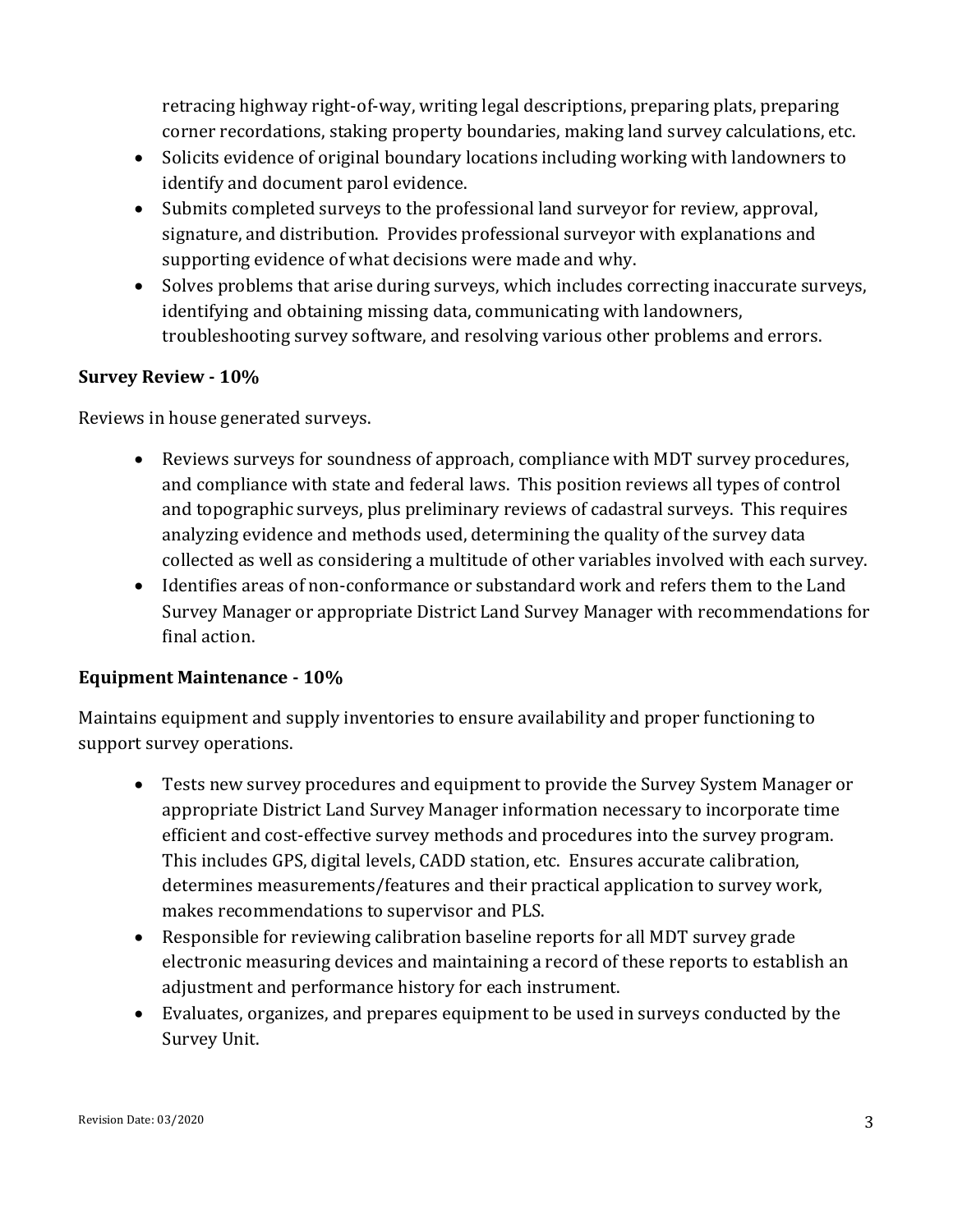- Adjusts, maintains, and cleans survey equipment to assure proper alignment, operation, and safety. This includes pegging levels, adjusting tribrachs, checking EDMs on calibration baselines, etc.
- Orders and maintains an inventory of survey supplies to assure availability when needed.

#### **Other Duties - 5%**

Performs a variety of other duties as assigned in support of Section, Bureau and MDT goals and objectives examples of other duties are:

- Assisting with other MDT programs on special projects.
- Attending training and educational sessions as required
- As assigned by the Land Survey Manager or appropriate District Land Survey Manager, conducts training sessions for district survey crews on complex survey procedures and the use of state-of-the-art survey equipment and methods.
- Participate in maintaining the National Geodetic Survey (NGS) vertical control network by replacing NGS bench marks, running levels in accordance with NGS specifications, and preparing level data for submission to NGS.

#### **Supervision**

The number of employees supervised is: N/A

The position number for each supervised employee is: N/A

#### **Physical and Environmental Demands:**

- Extensive statewide travel (travel is estimated to range from 10% to 30% of the time)
- Lifting objects in excess of 30 lbs.
- Ability to walk over uneven terrain or in water
- Continual walking or standing
- Exposure to extreme weather conditions and high-speed traffic
- Operation of motor vehicles and survey and related equipment

## **Knowledge, Skills and Abilities (Behaviors):**

Revision Date:  $03/2020$   $4$ This position requires thorough knowledge of the principles and practices of surveying, geometry, trigonometry, and statistics. The position requires knowledge of survey equipment; survey computation and adjustment software; documentation and research techniques; MDT survey policy and procedures; survey datum; the B.L.M. Manual of Instructions for the Survey of Public Lands;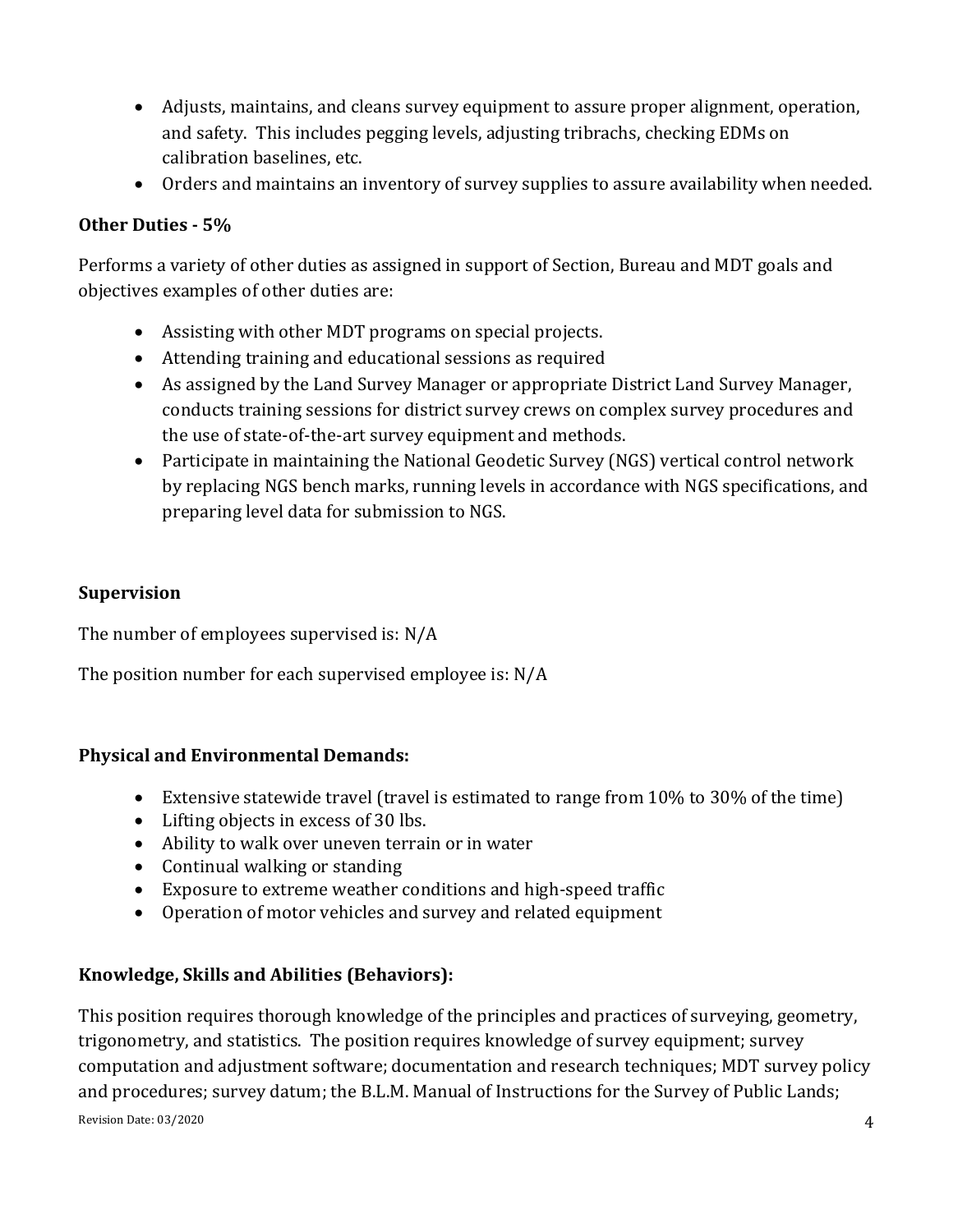statute law and common law relating to property boundaries; legal principles of land surveying; the Montana Subdivision and Platting Act; and the Certified Corner Recordation Act. The position requires a working knowledge of MDT highway design and construction.

This position requires skill in the use and operation of survey instruments of all types; planning and executing geodetic control, project control, photogrammetric control, hydrographic, topographic, land (cadastral), retracement, quality control, and construction surveys; operating and troubleshooting computers and survey computation and adjustment software; and in reading and interpreting maps and plans.

## **Minimum Qualifications (Education and Experience):**

The required knowledge and skills are typically acquired through a combination of education and experience equivalent to an Associate's or Bachelor's Degree in Land Surveying, Geomatics, or a related filed from an accredited college or university. Related degrees must include significant coursework in survey related maths, drafting, and surveying techniques, principles and practices.

This position requires a minimum of 2 years of survey experience.

Certifications, licensure, or other credentials include: Certification as a Land Surveyor Intern, per 37-67-326, MCA.

Alternative qualifications include: Any combination of additional related work experience and education equivalent to the minimum qualifications.

# **Special Requirements:**

*List any other special required information for this position*

|              | Fingerprint check       | Valid driver's license         |
|--------------|-------------------------|--------------------------------|
| $\mathbb{R}$ | <b>Background check</b> | Other: Describe                |
|              | MFPE Union Code         | <b>Safety Responsibilities</b> |

The specific statements shown in each section of this description are not intended to be all inclusive. They represent typical elements and criteria considered necessary to perform the job successfully.

#### **Signatures**

My signature below indicates the statements in the job description are accurate and complete.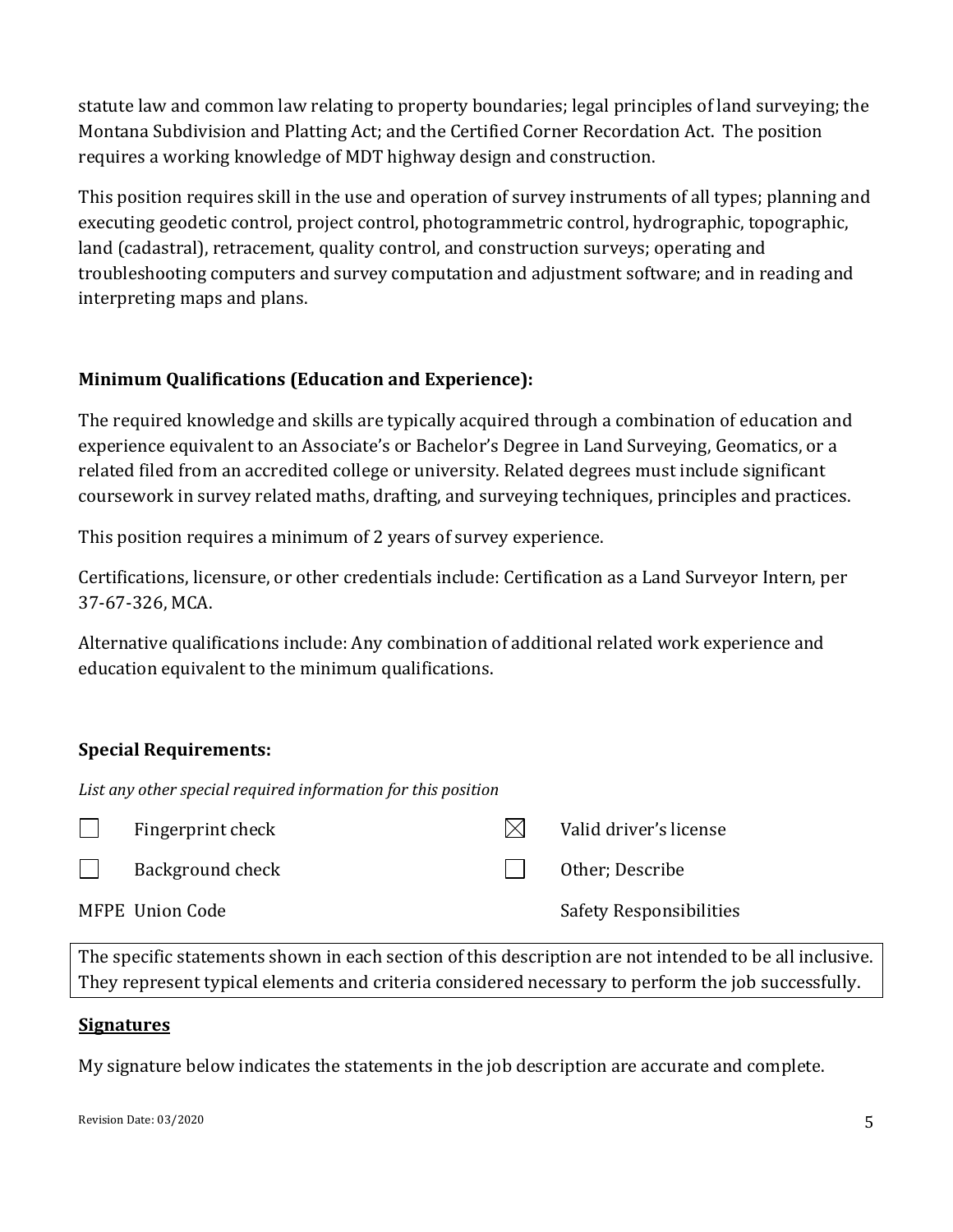# **Immediate Supervisor** Title **Date**

#### **Administrative Review Title Date**

My signature below indicates that I have read this job description.

**Employee Title Date**